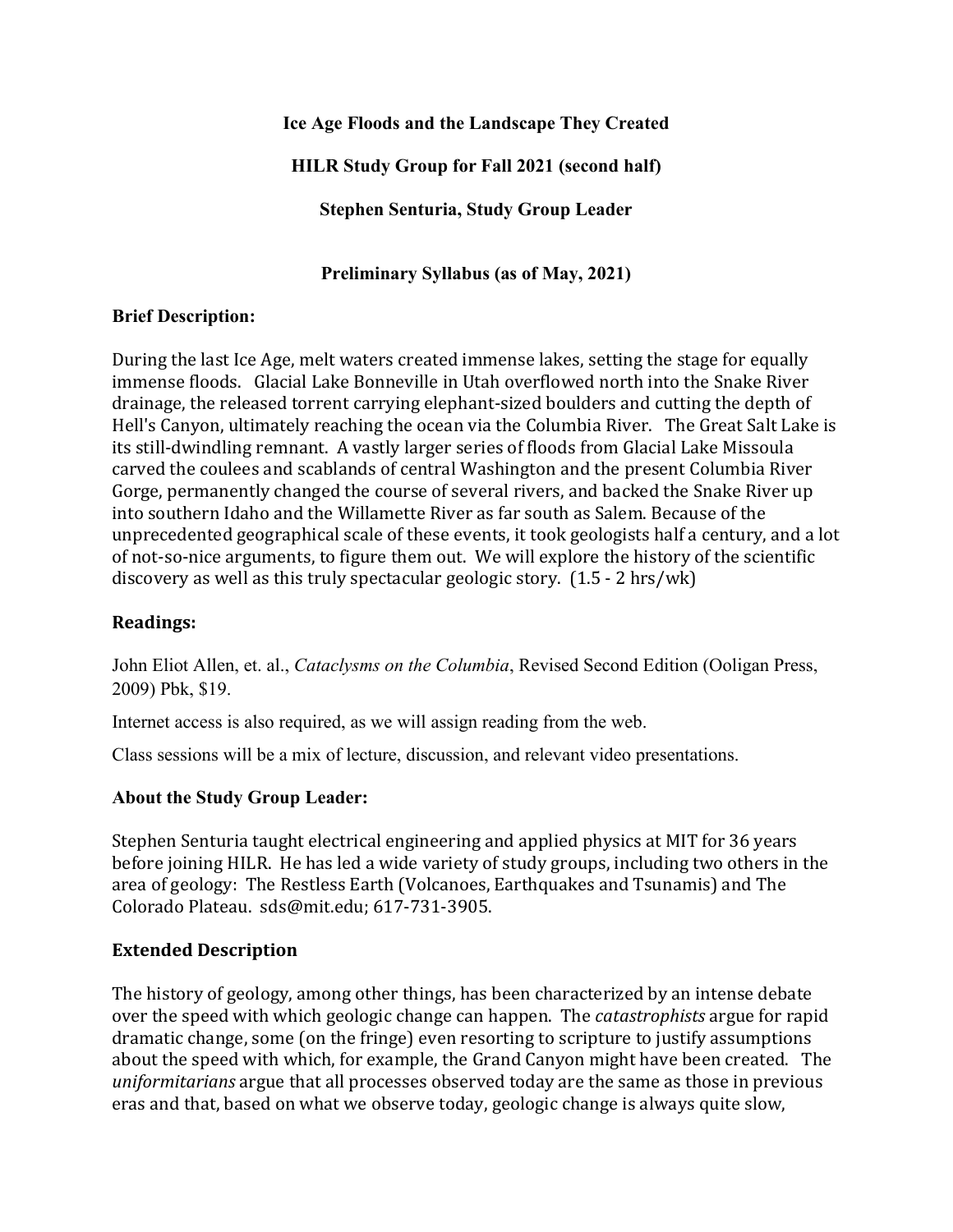volcanic eruptions allowed as an exception. By the dawn of the twentieth century, uniformitarianism had won. Thus when J. Harlan Bretz proposed that the dramatic scablands of eastern Washington were caused by a huge catastrophic flood, he was flying into the teeth of the accepted uniformitarian view. It took more than half a century, an interval of invective-laden debate, but the correctness of Bretz's initial insight has now been rigorously demonstrated.

This Study Group looks at the science, but also at the scientific history, of the floods that occurred at the end of the last ice age, about 12,000 years ago. We will start with Fossil Falls, a simple case: the Glacial Owens River, swollen by the melting of upstream glaciers, coursed through a series of now dry lakes, ending up in Death Valley. Along the way, it carved a dramatic little waterfall, now a "fossil" of its former self.

We will next consider Glacial Lake Bonneville, the flooding of most of Utah by melting glaciers until the level got high enough to break through at its northern extremity into the Snake River drainage. Once that break happened, the rushing water carved its own channel that allowed the level of the lake to drop by hundreds of feet. The water flowed down the Snake River, enlarging what is now Hell's Canyon, eventually reaching the sea via the Columbia River. This was a one-time flood, and a dramatic one.

But the most interesting case is that of Glacial Lake Missoula, formed by melt water backing up behind glacial ice dams. Repeatedly over a period of two thousand years, the ice dam would fail and hundreds of cubic MILES of water would rush across eastern Washington, backing up rivers, carrying boulders, carving canyons. Then, as the glacier would move south, a new ice dam would form, and the process would repeat. We will spend four sessions on this sequence of events and the geologic evidence that support their interpretation.

By the end of the Study Group, you will discover that you are able to follow and understand a video-taped technical lecture by a senior geologist, talking about these floods.